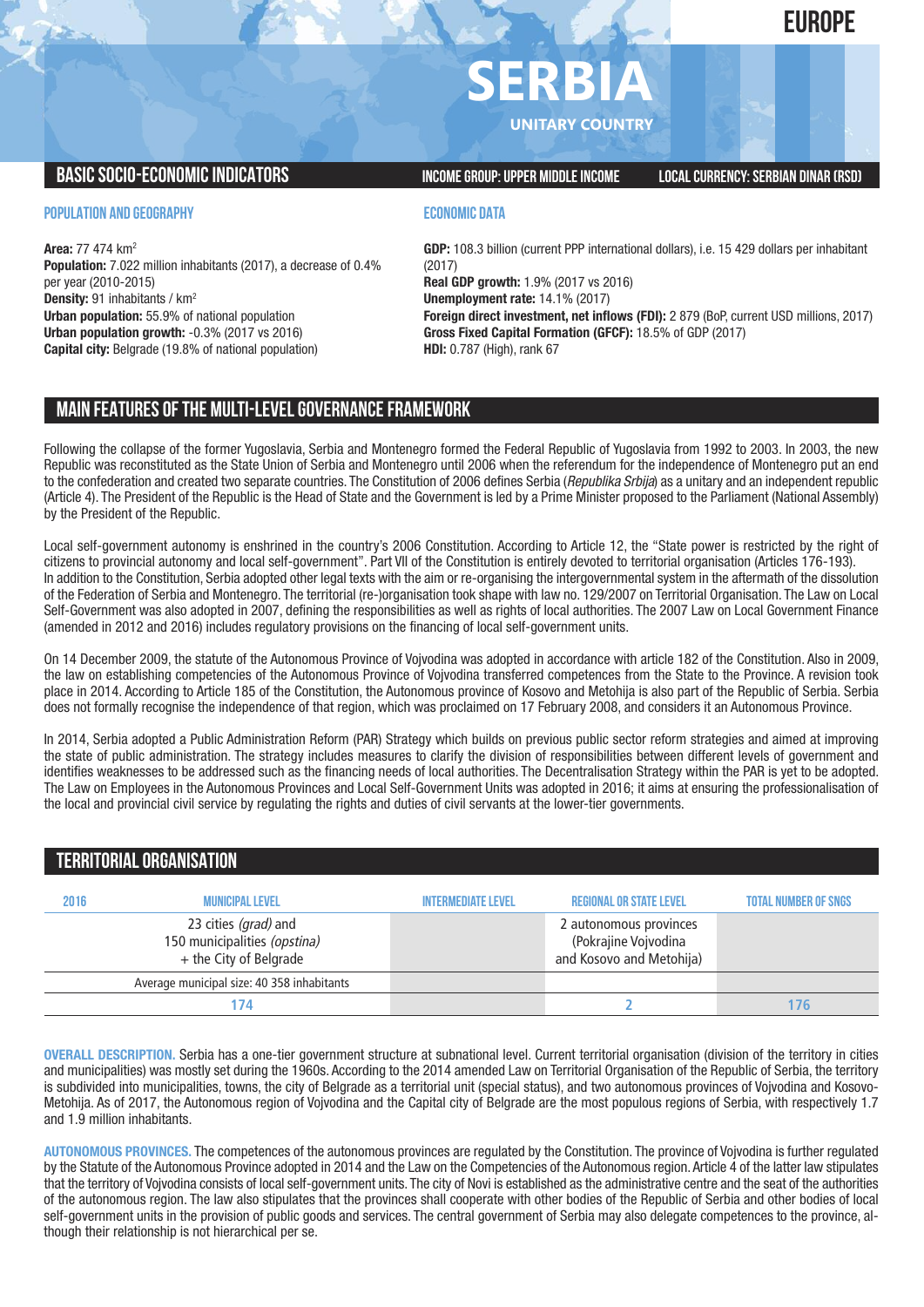**MUNICIPALITIES AND INTER-MUNICIPAL COOPERATION.** The municipal tier is composed of 150 municipalities (*opstina*), 23 cities (*grad*) and the City of Belgrade, which are themselves divided into several subordinate administrative units called city municipalities whose number was 30 in 2017-2018 (*mesna zajednica*), which are not considered units of self-government. The Autonomous Province of Vojvodina contains 7 Districts, 6 Cities and 45 Municipalities. In addition, Serbia comprises 6158 rural settlements and 193 urban settlements. Municipalities and cities are quite large by international standards: 41 000 inhabitants on average to be compared to 9 700 inhabitants in the OECD and 5 900 in the EU. Each municipality/city has its own assembly (elected every four years via local elections, the last being held in April 2016), a municipal president (mayor for cities), and a budget. Cities usually have more than 100,000 inhabitants. Despite many differences among them (in terms of size of territory, number of inhabitants, economic strength etc.), all municipalities and cities, except for the city of Belgrade, share similar competences, governing bodies and position within the political system. The additional right of establishing municipal police is granted to the cities. According to the Law on Local Self-Government, local government units can cooperate in order to achieve common goals, plans and development programs.

**CAPITAL CITY OF BEGRADE.** The capital City of Belgrade has a special status and is regulated by the Law on the Capital City and the Statute of the City of Belgrade. The executive body of the Capital city is directly elected by the City Assembly which is composed of 110 councillors. The city of Belgrade carries the competencies assigned to all municipalities; in addition, the capital city is also in charge of water management, state roads, fire prevention and inspection controls in relation to city planning. Belgrade is further divided into 17 city municipalities.

**STATE TERRITORIAL ADMINISTRATION.** Municipalities and cities are gathered into larger entities known as districts which are regional centres of the state authority. As of 2016, there were 29 administrative districts and the city of Belgrade. In addition to the districts, Serbia is subdivided in 5 regions for statistical purposes, including the two aforementioned autonomous regions (Belgrade region, Vojvodina region, Sumadija and western Serbia region, eastern and southern Serbia region and Kosovo-Metohija region).

## **SUBNATIONALGOVERNMENT RESPONSIBILITIES**

Part VII of the 2006 Constitution lists the competences (original powers) of the autonomous provinces and local self-government units and clarifies that additional functions may be delegated.

Autonomous provinces competencies include matters of provincial interest in the areas of economic affairs and transports, environmental protection, education, culture and recreation, health care and social welfare.

The exact competences of the municipalities are listed in the Constitution (Article 190) and in different acts, such as the Law on Local Self-Government and other sectoral laws. They cover a number of areas. Tasks are carried out with wider discretion of the local authorities provided that they fall within the legal boundaries of existing regulations. Some of these competencies, such as primary and secondary education, as well as social care, are shared with the state, although staff wages, facilities and investment costs are taken out of budgets from municipal governments. Other shared competencies also include the management of local airports and the construction and maintenance of social housing centres for the youth. Local authorities have room for manoeuvre in the implementation of delegated tasks although their actions are subject to scrutiny by central authorities.

### **Main responsibilitysectors and sub-sectors**

|                                    | <b>AUTONOMOUS PROVINCES</b>                                                                                                                                               | <b>MUNICIPAL LEVEL</b>                                                                                                                                                                                     |
|------------------------------------|---------------------------------------------------------------------------------------------------------------------------------------------------------------------------|------------------------------------------------------------------------------------------------------------------------------------------------------------------------------------------------------------|
| 1. General public services         | Internal administration; Public information at the provincial level                                                                                                       | <b>Municipal administration</b>                                                                                                                                                                            |
| 2. Public order and safety         |                                                                                                                                                                           | Protection against natural and other disasters                                                                                                                                                             |
| 3. Economic affairs/transports     | Agriculture, forestry, hunting and fishery; Tourism and spas; Industry<br>and craftsmanship; Roads, river and railway transport;<br>Trade fairs and other economic events | Construction and maintenance of local roads and other<br>municipal facilities; Local public transport; Local tourism;<br>Craftsmanship; Catering and commerce; Improvement<br>and use of agricultural land |
| 4. Environmental protection        | Environmental protection                                                                                                                                                  | Environmental protection                                                                                                                                                                                   |
| 5. Housing and community amenities | Urban planning and development; Water economy                                                                                                                             | Regulation of urban construction sites and business premises;<br>Social housing for the youth (shared)                                                                                                     |
| 6. Health                          | Health resorts: Healthcare                                                                                                                                                | Healthcare                                                                                                                                                                                                 |
| 7. Recreation, culture & religion  | Sport and culture                                                                                                                                                         | Protection of municipal cultural heritage; Sport                                                                                                                                                           |
| 8. Education                       | Primary and secondary education (shared)                                                                                                                                  | Primary and secondary education (shared)                                                                                                                                                                   |
| 9. Social protection               | Social welfare                                                                                                                                                            | Social welfare; Child welfare                                                                                                                                                                              |

# **SUBNATIONAL GOVERNMENT FINANCE**

|  | <b>Scope of fiscal data:</b> municipalities, cities and the Autonomous Province Voivodina. | <b>Other</b> | Availability of fiscal data:<br><b>Medium</b> | Quality/reliability of fiscal data:<br><b>Medium</b> |
|--|--------------------------------------------------------------------------------------------|--------------|-----------------------------------------------|------------------------------------------------------|
|--|--------------------------------------------------------------------------------------------|--------------|-----------------------------------------------|------------------------------------------------------|

**GENERAL INTRODUCTION.** Part VII of the 2006 Constitution includes several provisions relating to the funding of autonomous provinces and municipalities. Public finance of SNGs in Serbia is further regulated by the law on local self-government finance of 2006, which was revised in 2012 and 2016. The new law aims at rationalising transfers and the revenue-sharing mechanism and providing incentives to SNGs to raise their own revenues. Consultation mechanisms on fiscal matters, in particular related to central government funding, are well developed, taking place in particular through the Intergovernmental Finance Commission.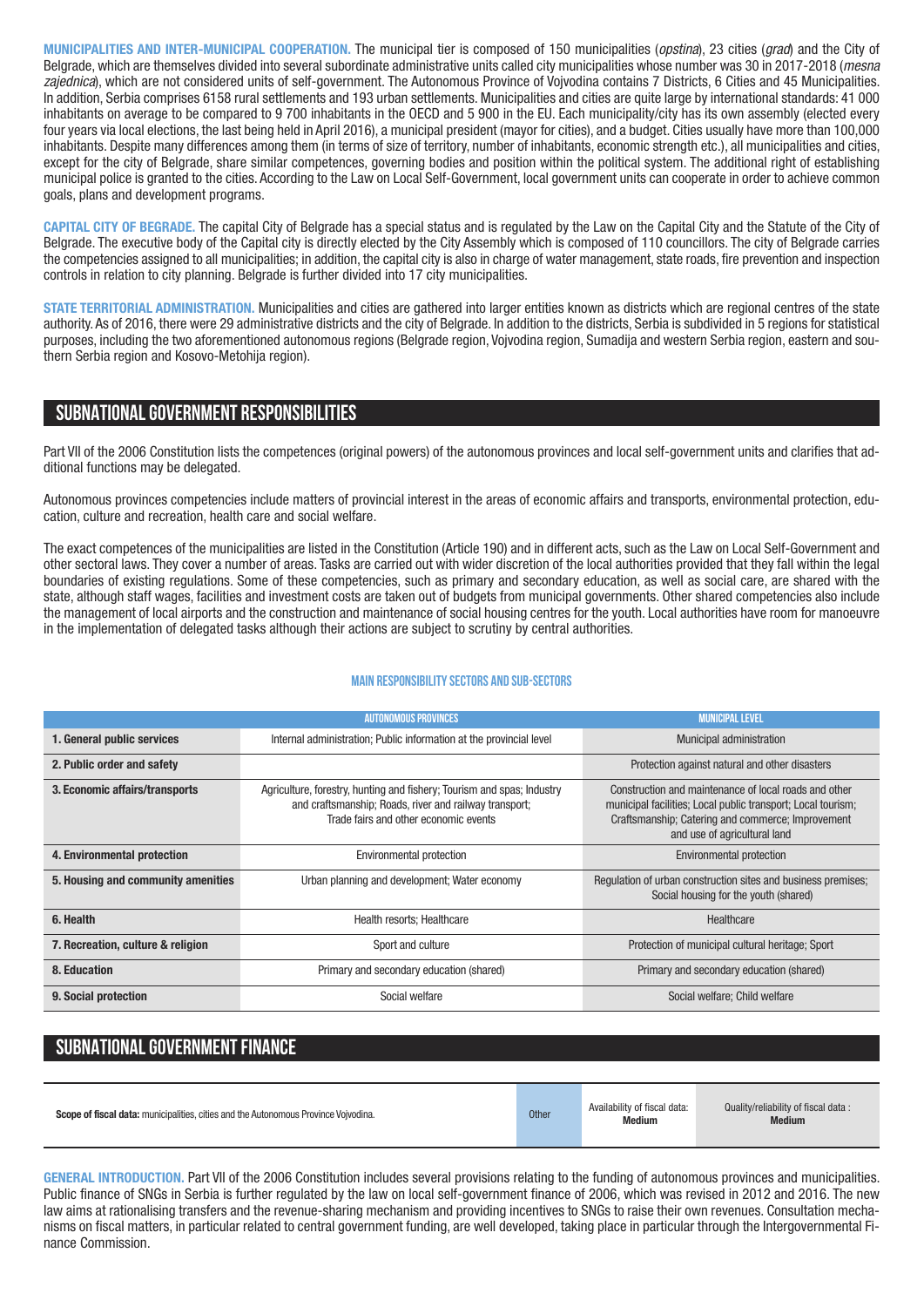

#### **SUBNATIONAL GOVERNMENT EXPENDITURE BY ECONOMIC CLASSIFICATION**

| 2016                            | <b>DOLLARS PPP / INH.</b><br>% GDP<br>% SNG EXPENDITURE |      |       | % GENERAL GOVERNMENT EXPENDITURE<br><b>(SAME EXPENDITURE CATEGORY)</b> |
|---------------------------------|---------------------------------------------------------|------|-------|------------------------------------------------------------------------|
| <b>Total expenditure</b>        | 1057                                                    | 7.3% | 100%  |                                                                        |
| Inc. current expenditure        | 921                                                     | 6.3% | 87.1% | Total expenditure<br>16.7%                                             |
| Staff expenditure               | 184                                                     | 1.3% | 17.4% |                                                                        |
| Intermediate consumption        | 276                                                     | 1.9% | 26.1% | 12.9%<br>Staff expenditure                                             |
| Social expenditure              | 50                                                      | 0.3% | 4.7%  |                                                                        |
| Subsidies and current transfers | 342                                                     | 2.4% | 32.3% |                                                                        |
| <b>Financial charges</b>        | 12                                                      | 0.1% | 1.1%  | 2.0%<br>Social benefits                                                |
| <b>Others</b>                   | 0                                                       | 0.4% | 5.5%  |                                                                        |
| Incl. capital expenditure       | 136                                                     | 0.9% | 12.9% | Direct investment<br>28.7%                                             |
| Capital transfers               |                                                         |      |       |                                                                        |
| Direct investment (or GFCF)     | 136                                                     | 0.9% | 12.9% | 30%<br>10%<br>20%<br>0%                                                |

**ERBI** 

**UNITARY COUNTRY**

**EXPENDITURE.** In 2016, SNG expenditure accounted for 7.2% of GDP and 16.7% of public expenditure, below the average of OECD unitary countries (9.2% of GDP and 28.7% of public expenditure in 2016). In comparison to previous years, local government recorded a 0.9% nominal fall in the staff budget in 2016. The nominal fall in payroll expenditure was primarily due to regular indexation of individual earnings as well as the freezing of new hiring in the public sector throughout that particular year. The Law on Employees in the Autonomous Provinces and Local Self-Government Units was adopted in 2016; it aims at ensuring the professionalisation of the local and provincial civil service by regulating the rights and duties of civil servants at the lower-tier governments. The share of spending undertaken by municipalities has increased over the years, reflecting the devolution of public competencies to them. Yet, it remains that the city of Belgrade in itself accounts for close to 32% of total SNG expenditure.

**DIRECT INVESTMENT.** With the bulk of SNG expenditure allocated to current expenditure, there is little room for investment (13%); however, SNG investment reached 28.7% of total public investment in 2016. That ratio is very much below the average for OECD unitary countries (50.7%) and EU28 (50.9%) in 2016. Local investment spending has decreased in recent years, from 1.5% of GDP in 2011 to 0.9% in 2016.

#### **SUBNATIONALGOVERNMENTEXPENDITURE BYFUNCTIONALCLASSIFICATION – COFOG**

In 2012, subnational government spending primarily focused on economic affairs and transports, general public administration, education and housing and community services. These four sectors totalled approximately 80% of the subnational budget. The remaining 20% was split across recreation, culture and religion (10.8%), social protection (6%) and environmental protection (3.4%).



#### **SUBNATIONALGOVERNMENT REVENUE BYCATEGORY**

| 2016                                                        | <b>DOLLARS</b><br>PPP / INH. | % GDP                | % GENERAL GOVERMENT REVENUE<br>(SAME REVENUE CATEGORY) | % SNG REVENUE   |                |                         |                     |                    |                   |
|-------------------------------------------------------------|------------------------------|----------------------|--------------------------------------------------------|-----------------|----------------|-------------------------|---------------------|--------------------|-------------------|
| <b>Total revenue</b><br>Tax revenue<br>Grants and subsidies | 1090<br>580<br>280           | 7.5%<br>4.0%<br>1.9% | 17.4%<br>16.1%                                         | 60%<br>$40\%$ – | 53.2%          | 25.7%                   |                     |                    |                   |
| Tariffs and fees<br>Property income                         |                              |                      |                                                        | $20\%$ –        |                |                         | $0.0\%$             | $0.0\%$            | 21.1%             |
| Other revenues                                              | 231                          | 1.6%                 |                                                        | 0%              | Tax<br>revenue | Grants and<br>subsidies | Tariffs<br>and fees | Property<br>income | Other<br>Revenues |

**OVERALL DESCRIPTION.** According to article 188 of the constitution, local self-government units must be financed through direct revenues, the budget of the Republic of Serbia, and the budget of the Autonomous Province of Vojvodina (when the latter delegates the performance of its competencies to other local government units within the Republic and in accord with the Assembly of Vojvodina). Revenues of local self-government units (including those of the autonomous region of Vojvodina) include taxes (own-source and shared), user charges and fees, and block grants from the central government.